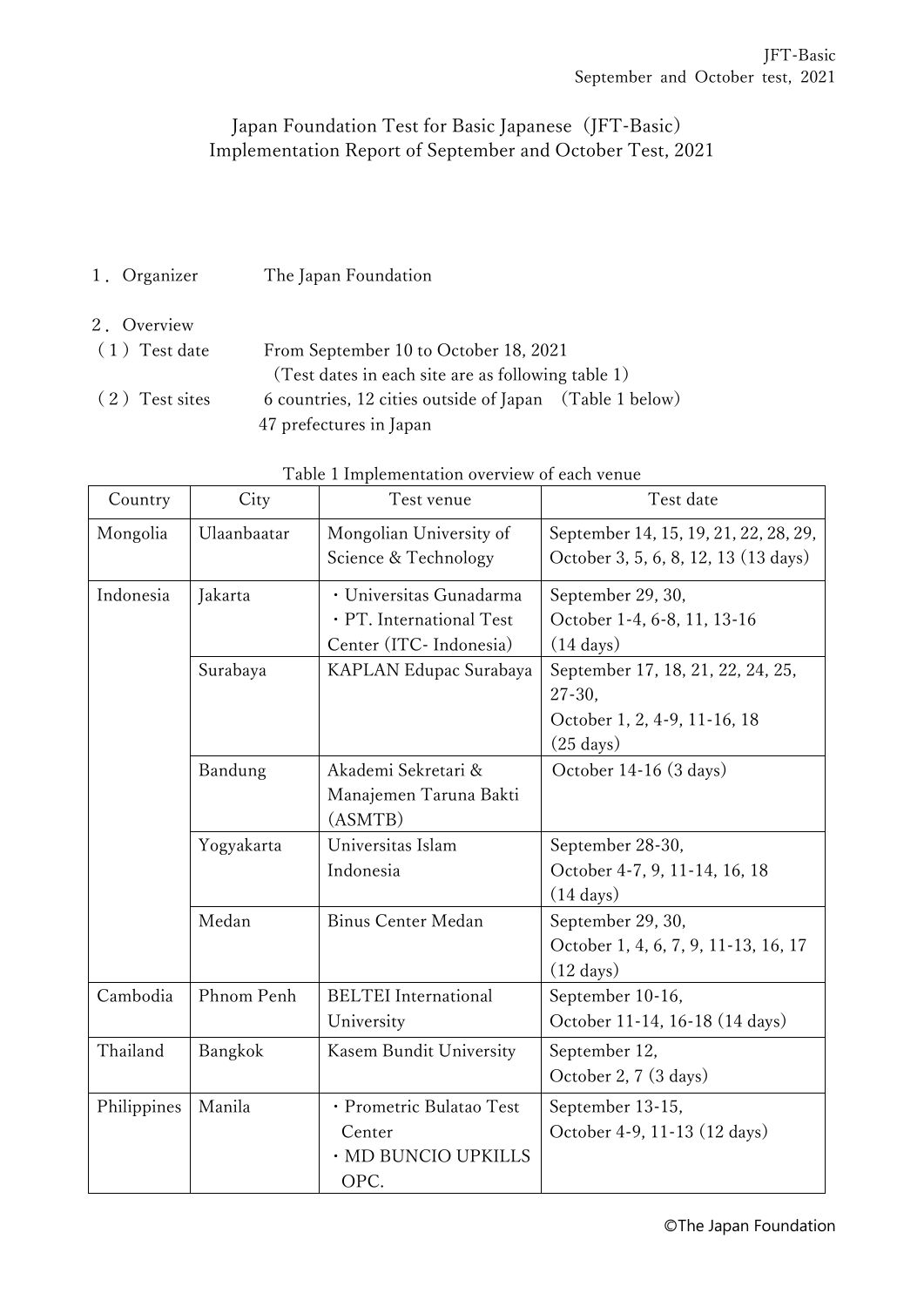JFT-Basic

|       |                |                           | September and October test, 2021  |
|-------|----------------|---------------------------|-----------------------------------|
|       | Cebu           | TRAIN, EDUC & DEV         | September 13, 14, 19, 21, 27, 28, |
|       |                | CONS INC                  | October 2, 4, 5, 11, 12, 17, 18   |
|       |                |                           | $(13 \text{ days})$               |
|       | Davao          | Horizon Psychological and | September 14-18, 21, 22, 24, 28-  |
|       |                | <b>Testing Services</b>   | 30, October 1, 5-8, 11-16         |
|       |                |                           | $(22 \text{ days})$               |
| Nepal | Katmandu       | Universal Language &      | September 10, 13-15, 19, 21, 22,  |
|       |                | Computer Institute        | $26 - 28$ ,                       |
|       |                |                           | October 1-5, 8, 10, 11, 17, 18    |
|       |                |                           | $(20 \text{ days})$               |
| Japan | 47 prefectures | $\blacksquare$            | September 10-19, 21-30,           |
|       |                |                           | October 1-18                      |
|       |                |                           | $(38 \text{ days})$               |

Due to the measures taken in each country to prevent the spread of COVID-19 (a new coronavirus) infection, the tests which had been planned in the following venues were cancelled.

| Country     | City       | Test venue                | Test date                           |
|-------------|------------|---------------------------|-------------------------------------|
| Indonesia   | Jakarta    | · Universitas Gunadarma   | September 10, 13-16, 21, 22, 24,    |
|             |            | · PT. International Test  | 27,                                 |
|             |            | Center (ITC-Indonesia)    | October 12 (10 days)                |
|             | Surabaya   | <b>KAPLAN Edupac</b>      | September 10, 11, 13-16 (6 days)    |
|             | Surabaya   |                           |                                     |
|             | Bandung    | Akademi Sekretari &       | September 10, 16-18, 24-30,         |
|             |            | Manajemen Taruna Bakti    | October 1-3, 6-11 (20 days)         |
|             |            | (ASMTB)                   |                                     |
|             | Yogyakarta | Universitas Islam         | September 11, 13-16, 21, 22, 27     |
|             |            | Indonesia                 | $(8 \text{ days})$                  |
|             |            |                           |                                     |
|             | Medan      | <b>Binus Center Medan</b> | September 11, 13-16, 18, 22, 25, 27 |
|             |            |                           | $(9 \text{ days})$                  |
| Philippines | Manila     | · Prometric Bulatao Test  | September 16-18, 21, 22, 25, 28,    |
|             |            | Center                    | 29,                                 |
|             |            | · MD BUNCIO               | October 14 (9 days)                 |
|             |            | <b>UPKILLS OPC.</b>       |                                     |